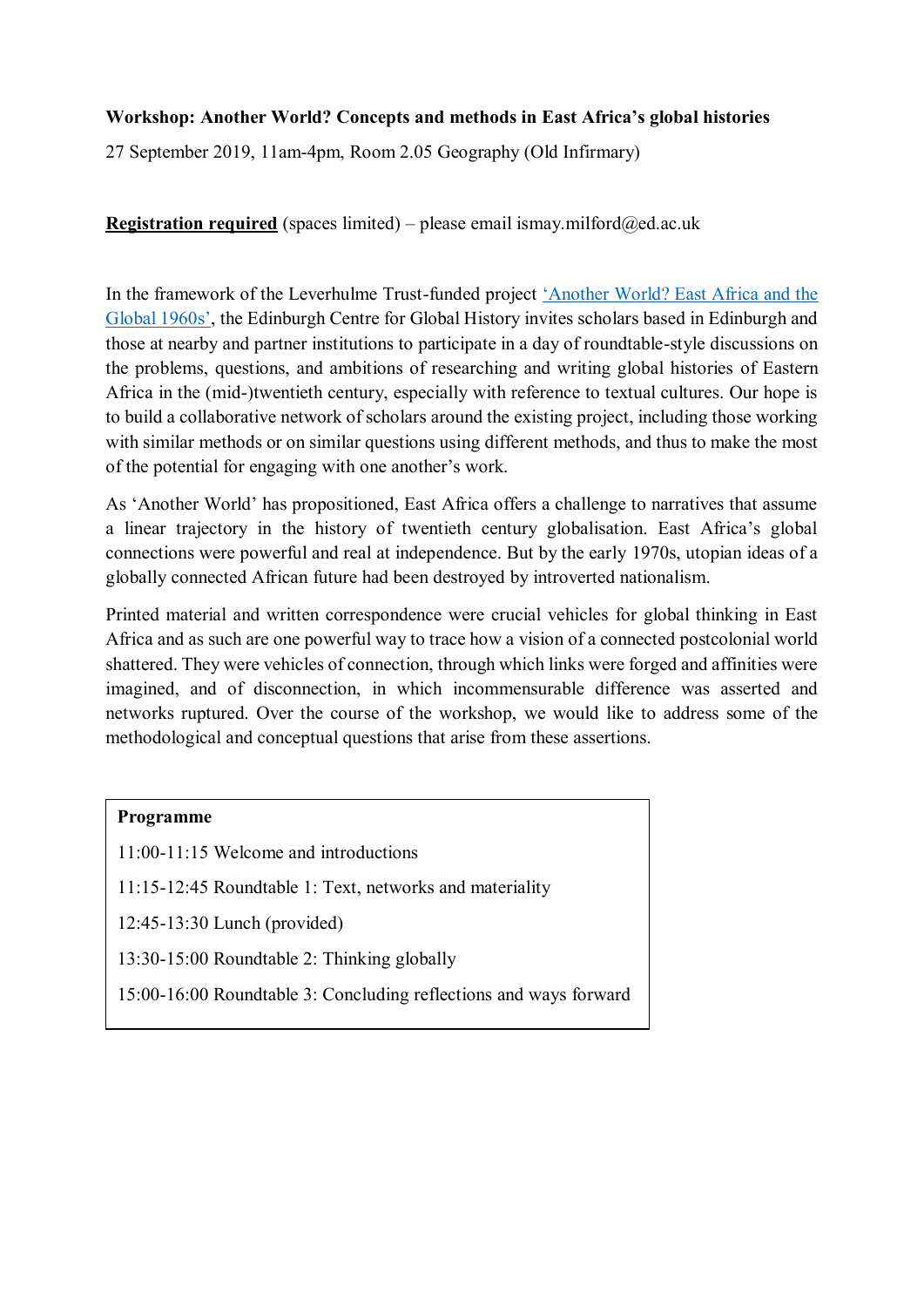## **Roundtable 1: Text, networks and materiality**

What do networks of global affinity between authors and readers look like? Is the unequal and uneven nature of 'global networks' visible in textual sources? (How) can we recover from textual sources the materiality of their production: bodies, technology, and the natural and built environment? Or, where should we look to see how the 'material world' and the 'world of ideas' interact? Where is the colonial and postcolonial state in this? What is gained (and lost) from an 'East Africa' perspective compared to a focus on a national space, a specific 'borderland' or a smaller locality? Where, then, are East Africa's edges?

Opened by:

- Emily Brownell (University of Edinburgh) Tracing the transnational in urban materiality through texts
- Josh Doble (University of Edinburgh) Postcolonial slang in 'Ode to the Kenya Cowboy'
- Anna Adima (University of York) Women's writing in 1960s East Africa
- Tom Cunningham (University of Edinburgh) Interwar Gikuyu ethnic nationalism and the journal *Muigwithania*
- Ismay Milford (University of Edinburgh) The making of the journalism profession

*Each speaking for 5-10 minutes on an aspect of their own research, with reference to some of the questions above. Followed by open discussion.*

# **Roundtable 2: Thinking globally**

Black cosmopolitanism? Cosmopolitanism from below? Or from the middle? Where is the overlap between cosmopolitanism and internationalism? Are these worldviews, modes of expression, or practice? Are they necessarily utopian? Does an increasing engagement with one's place in the globe invite communality across pre-existing divides, or in fact invite conflict? Can a focus on textual cultures help to recover African 'nationalisms' (as Miles Larmer and Baz Lecocq have recently described them) 'as a process intimately bound up with morally constituted concerns about the nature of society and how to live a good life'? What is the role of religion? What in any of this is specific to East Africa and/or to the historical process of decolonisation?

Opened by:

- George Roberts (University of Cambridge) Decolonisation of Comoros
- Daniel Heathcote (University of Edinburgh) Kenyan urban spaces and the body
- Gerard McCann (University of York) East African literary institutions and global networks, 1960s-70s
- Dan Branch (University of Warwick) Nairobi in the Era of Decolonisation: A Global City?
- Emma Hunter (University of Edinburgh) Tanzania's twentieth-century global history

*Each speaking for 5-10 minutes on an aspect of their own research, with reference to some of the questions above. Followed by open discussion.*